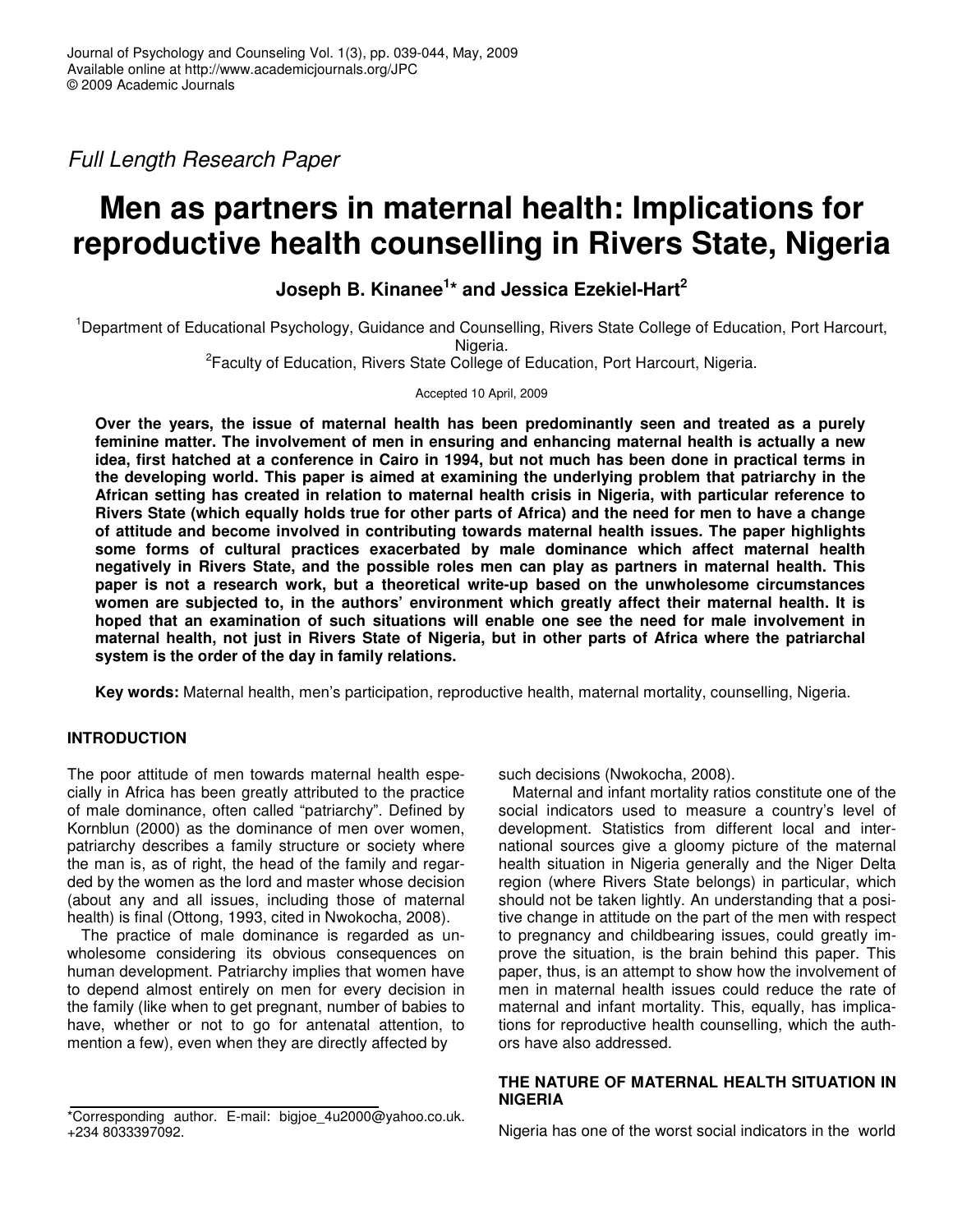in spite of the enormous mineral resources it is blessed with. The National HIV/AIDS and Reproductive Health Survey in 2003 showed that Nigeria has one of the highest levels of maternal mortality in the world, with figures ranging from 704 to 1,500 maternal deaths per 100,000 live births (FMOH, 2003). The maternal and infant health situation seems not to have improved significantly several years after. For instance, DFID (2008) reports that, one child in every ten dies before the age of five and more than three million people are living with HIV/AIDS, the second largest number in any country in the world.

Furthermore, the United Nations Population Fund (UNFPA) in 2008 indicated that 145 Nigerian women die every day from pregnancy-related complications, while more than 52,000 die yearly due to same factors, leaving over 210 million with disabilities, including obstetric fistula (Amalu, 2008). The report also adds that majority of the deaths occur due to loss of blood, obstructed labour, unsafe abortion, hypertensive disease and sepsis. This situation calls for the attention of governments at all levels in Nigeria and all other stakeholders, including our development partners within and outside this country.

On a global level, the UNFPA found that in the year 2007, one woman died from a treatable complication of pregnancy, every minute of every day; within a similar time period, 190 women got pregnant without intending to. The same source reported that in the same year, 365,064 women died due to pregnancy-related causes; with very grave consequences for the surviving children and family members. Majority of these cases are found in developing countries, Nigeria being inclusive.

In Rivers State and most parts of the Niger Delta, maternal and child mortality rates, when compared to other regions in Nigeria, have been seen to be considerably higher. For instance, UNDP (2006) reports that in 2003, the Niger Delta region (where Rivers State belongs) performed very poorly in neonatal, post-neonatal and infant mortality, with the worst post-neonatal mortality rate in Nigeria (having rates estimated at about 48 and 35 per 1,000 respectively, compared with national rates of 71 and 67 per 1,000 respectively). The situation was as bad with regard to maternal health generally.

Maternal health is often seen as a state of complete physical, mental and social well-being, and not merely the absence of disease or infirmity, in all matters relating to women of reproductive age. On the other hand, maternal death refers to a death occurring within 42 days after pregnancy, irrespective of the duration or the site of the pregnancy, from any cause related to or aggravated by the pregnancy or its management, but not from accidental or incidental causes (WHO, 2007).

# **PATRIARCHAL PRACTICES AND MATERNAL CRISES IN RIVERS STATE**

Patriarchal practices, as said earlier, are one reason for

the poor maternal health situation in Nigeria. Traditional African culture, many have observed, has not been fair to women. As noted by Bwakali (2001), women were victims of injustice in traditional culture not because of what the society did to them, but because of what the society did not do to them. However, these authors are of the opinion that the injustice suffered by today's women and girls are from both angles.

The traditional system spelt out roles which both men and women should play in the family as well as in the community. Boys were to grow up knowing that they were expected to be strong and hardworking, so as to be able to take care of their wives. While girls, on the other hand, were to be concerned with domestic activities and to be submissive so as to find good husbands. More or less, it was up to the husbands they were to marry, not to the women themselves, to make their lives successful and happy. Thus, they were robbed of every initiative and resourcefulness which could enable them make decisions affecting them and the family generally.

In relation to maternal health, a number of cultural practices abound in different African countries which militate against women and their health. Nwokocha (2008) has indicated that among the Ibani people in Rivers State of Nigeria, pregnant women are prohibited/prevented from coming out of their homes during a popular (Nwaotam) festival which lasts for three days, notwithstanding their conditions. There are similar festivals (like the New Yam festival during which the Agaba masquerade plays around) in the Ogoni and some other Riverine communities in the State with similar restrictions on women. If there is a violation, the woman or girl that is found outside could be given the beating of her life irrespective of whether she is pregnant or not.

There are nutritional taboos for pregnant women in the area as well. For instance, in parts of the State and other areas of Nigeria, pregnant women are forbidden from eating egg or snails in spite of the rich protein content which they and the foetus greatly need at such time. Nwokocha (2008) further adds that, pregnant women in their various trimesters, just like other women and men, are not restrained by their husbands from much consumption of locally made gin (etee-te), which could increase proneness to pregnancy complications and cause other physical and mental health problems for the unborn child.

There are other unhealthy practices which are found in other parts of the state, which are applicable to other parts of Africa. For instance, cases of female genital mutilation are found in different parts of the State; while wife beating practices are equally reported, not just in Nigeria but in Uganda and other parts of Africa and beyond (Bwakali, 2001). Rape, which is also a common practice in several parts of the world, occurs every thirty-six seconds in South Africa (Bwakali, 2001); just like it is not uncommon in parts of Africa for teenage girls to be married off by force and widows are inherited along with other 'possessions'. The afore-mentioned practices have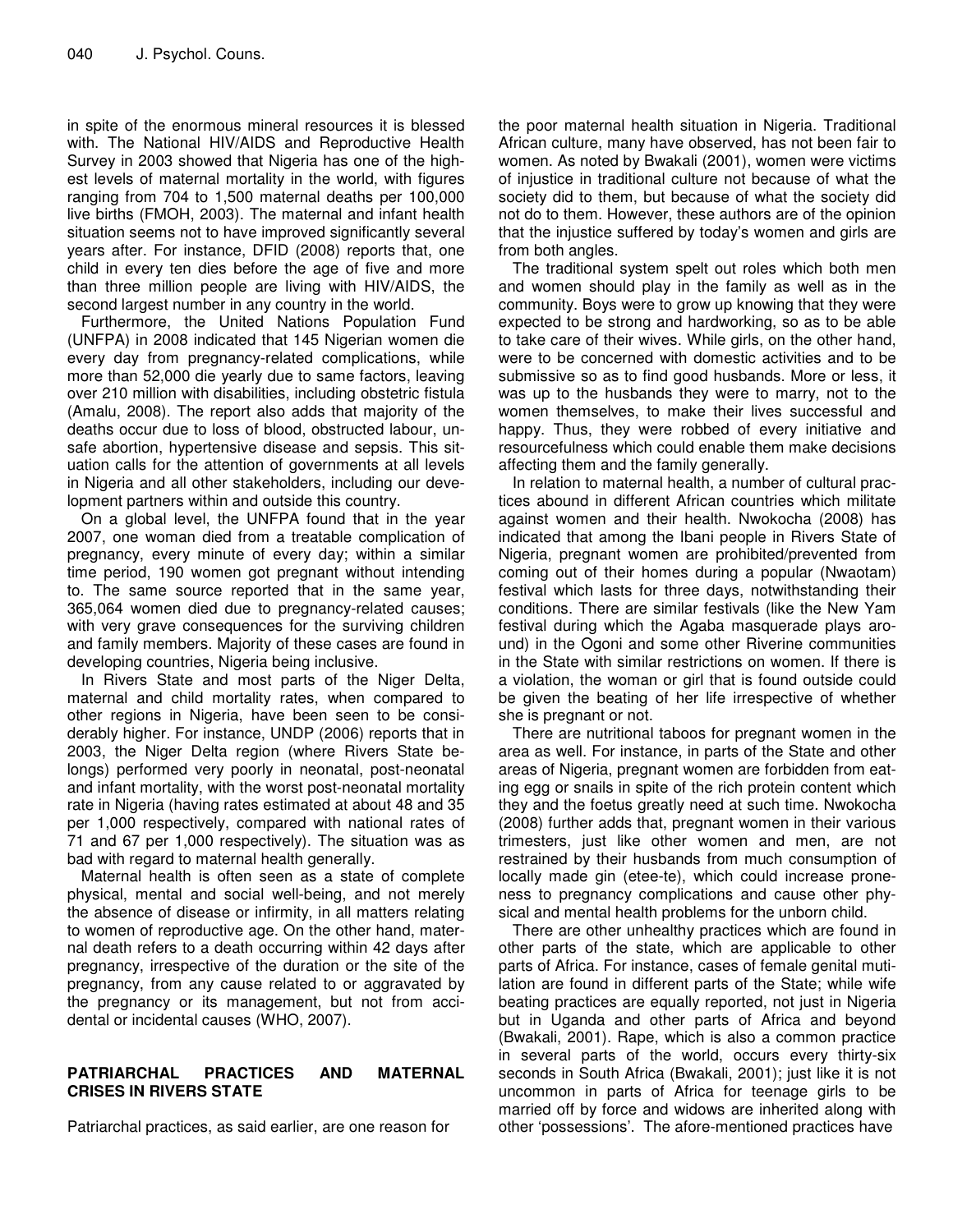untold consequences on maternal health.

#### **THE NEED FOR MALE INVOLVEMENT IN MATERNAL HEALTH**

The involvement of men in maternal health is a relatively new approach in dealing with the subject of sexual and reproductive health generally. This idea was endorsed by the International Conference on Population and Development (ICPD) held in Cairo in 1994 where representtatives from more than 180 countries formally recognized the importance of men to women's reproductive health and also recognized the importance of men's own reproducetive health.

Furthermore, the report of the 1995 United Nations Fourth World Conference on Women held in Beijing encouraged men to take steps towards achieving gender equality and better reproductive health. Ever since, several movements aimed at involving men in reproductive health have emerged under different names. The United Nations Population Fund (UNFPA), as one of the leading organizations in this respect, published its first Technical Report in 1995 on male involvement in reproductive health, including family planning and sexual health.

In the literature, the movement to involve men in reproductive health comes under different name-labels, including 'men as partners', 'men's responsibility', 'male motivation', 'men's participation', to mention a few (Population Reports, 1998). Whatever name that is used, the message being carried is that of the social and behavioural change expected of men to exhibit, especially playing more responsible roles in reproductive health. This is more of concern to us in a developing country like Nigeria where our cultural practices still dictate the nature and extent of such male involvement.

No wonder, the United Nations chose this subject to be the theme for 2007 World Population Day. The essence of that was to further call on men around the world to care for their pregnant wife, care for their baby, educate their daughters and partner in the task of parenting. The involvement of men in maternal health arises from the numerous influences males have on almost all aspects of life, both in developing and developed countries. A few of them are discussed below.

#### **Decision-making powers**

In the first place, men have decision-making powers in their different roles as husbands, fathers and political, traditional and religious leaders. The decision-making powers of men transcend all the spheres including health matters (Nkungula, 2007). It is therefore very essential that men, as decision-makers should play an active role in ensuring that maternal health outcomes are favourable for a healthy mother and baby.

Men, in several cultures, are known to make decisions

about family planning, their wives' economic activities and the use of household resources, as well as the education of other members of the family. These decisions are crucial in determining the wellbeing and prospects of the family. The participation of men could also be very crucial in calling for the elimination of harmful and discriminatory attitudes, including discrimination and violence against the girl-child and all other forms of gender-based violence (Kinanee, 2005). The involvement of men in such a social crusade would go a long way in creating more impact on people due to the influence wielded by them.

#### **The fifth millennium development goal**

A second reason is that the fifth Millennium Development Goal's (MDG) target of reducing maternal deaths by 75% by 2015 cannot be met without the concerted efforts of men, working with other stakeholders. Men acting in different capacities, including as policy makers and community leaders, would have an important role to play in safe guarding the maternal health of women. Deaux (2007) reports that, the ratio of women at risk of dying from obstetric complications in Sub-Saharan Africa is 1 in 16, as opposed to the ratio of 1 in 3,800 in the developed world. With the foregoing situation in mind, he strongly suggests that in looking for solutions, men's role should be addressed.

In the same vein, the Federal Commissioner in the National Population Commission, Hon. Harry Ezeoke, has noted in 2007 that, the realization of the MDGs for maternal health, HIV/AIDS prevalence rate reduction and gender equality, depends to a large extent on the active persuasion of men to make personal and political commitments and use their power for positive change.

#### **Achievement of gender equality**

The achievement of gender-equality by women with respect to sexual and reproductive health cannot be possible without the co-operation and participation of men. Males either as young people or adults have so much to do with issues of sexual relationships, timing and frequency of sexual activity, use of contraceptives and the like. Men, whether as political leaders, judges, heads of armies and other agencies of force, wield enormous power over many issues relating to women, hence, would need to be involved in providing solutions to maternal health problems (Population Reports, 1999; UNFPA, 2007).

In addition to that, the awareness that gender affects sexual behaviour, reproductive decision-making and reproductive health in several respects is another reason for the call for men's participation (Riley, 1997).

#### **The growing concern about the HIV/AIDS pandemic**

There is a growing concern about the spread of HIV/AIDS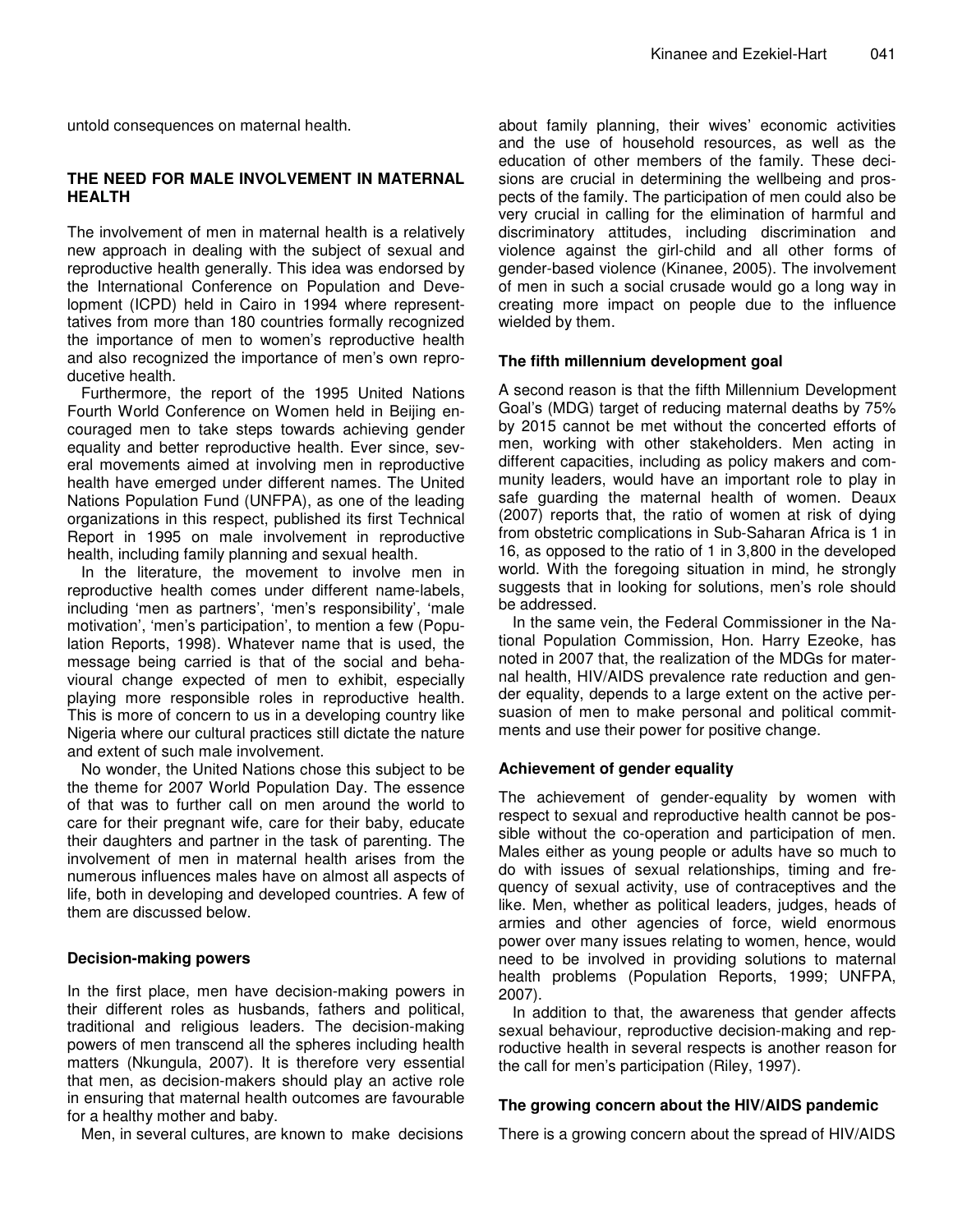and other STIs such as chlamydia and gonorrhoea which makes men's role in the reproductive health of women very prominent. A UNFPA (2007) document also indicates that, in the absence of a vaccine or cure, men's behaviour is crucial to preventing the spread of HIV/AIDS in our society. Furthermore, the negative effects of some men's risky sexual behaviour on the health of women and children call for increased attention towards men.

# **Approval of family planning**

There is also the fact, based on research findings that many men are approving of family planning. In series of studies reported in Population Reports (1998), it is shown that in 8 of 12 countries, 70% of men or more approve of contraceptive use, even if such approval is still very low in West African countries as at the time of the study. That positive disposition of men towards contraceptive use has serious implications for maternal health.

#### **Demands by female health-care clients for male involvement**

Finally, there is the factor of increasing demands made by female health-care clients that men become more involved in family planning and other reproductive health care. Men are required to accompany their wives to meet with family planning counsellors, or health-care providers. Couples together learn about the available contraceptive methods and make their choices as they deem fit.

#### **THE NATURE OF MALE INVOLVEMENT IN MATER-NAL HEALTH**

The partnership of men in maternal health is approached from different angles by different authorities. Cohen and Burger (2000) for example, have proposed three basic expectations of male involvement. The first one entails male partnership in sexual and reproductive health; the second is having a gender-equitable man; and thirdly, men taking ownership of the problems and becoming a part of the solution.

With regard to the first expectation, partnership between men and women would mean freely and deliberately joining forces and choices for achieving common sexual and reproductive goals. To create such a partnership, necessary qualities like trust, respect, ownership of the decisions and their outcomes and equality, have to be cultivated. As for the second expectation, there is the idea of producing gender-equitable men. Such men respect their relationships with women and seek relationships based on equality with their partners, and intimacy rather than attempting to display sexual conquest. The third expectation entails men taking ownership of issues related to unequal gender relations and feeling themselves to be part of the solution. To realize the three

expectations enumerated above, the following specific strategies are considered:

(i) Supporting contraceptive use by women: In this regard, men should accompany their wives/partners (when possible) to meet with a health worker or counsellor.

(ii) Helping pregnant women to stay healthy: This involves a number of things. One of such is that men are expected to encourage and ensure proper antenatal care, providing transportation or funds and other things required from time to time. Apart from accompanying the women to the clinic, the men are also to provide good and adequate nutrition for them, and encourage them to rest.

(iii) Arranging for skilled care during delivery: In the less developed world, traditional birth attendants are mostly those on hand to render services during delivery, especially in the rural areas. This is part of the reason for the high maternal and infant mortality rate. The attention of skilled personnel like midwives, doctors, nurses, etc must be sought by the men during delivery to minimise the risks associated with such condition.

(iv) Avoiding delays in seeking medical care: Three forms of delays are identified to be contributing to high death rates (Okonofua, 2008). They include:

(a) The choice to overlook medical attention.

(b) The time it takes to get to the hospital.

(c) The time it takes for the woman to get help while she is at the hospital.

Men and other family members play crucial roles in these delays. Men are often the ones who decide when a woman's condition is serious enough to seek medical attention. They can therefore avoid such delays by learning the symptoms of imminent delivery and of delivery complications.

(v) Helping after the baby is born: Men can prevent maternal or infant deaths by learning about potential postpartum complications and be ready to seek help if they occur. They can also provide good nutrition for the women and the baby (as he/she grows older); help with heavy house work and taking care of other children.

(vi) Being responsible fathers (effective parents): Men can become more involved in helping their children's healthy development by providing for their physical, emotional and social needs. Parenting refers to the provision of care, support, and love in a way that leads to a child's total development (Hildebrand, 1997). It goes beyond the mere provision of the child's physical needs by parents; it also entails creating a nurturing environment of attention, guidance, encouragement and love for the child.

Parenting is no longer a task to be left in the hands of mothers alone, as is practised in some cultures. In such societies, fathers and men generally see the provision of physical needs of the family as their main task. Men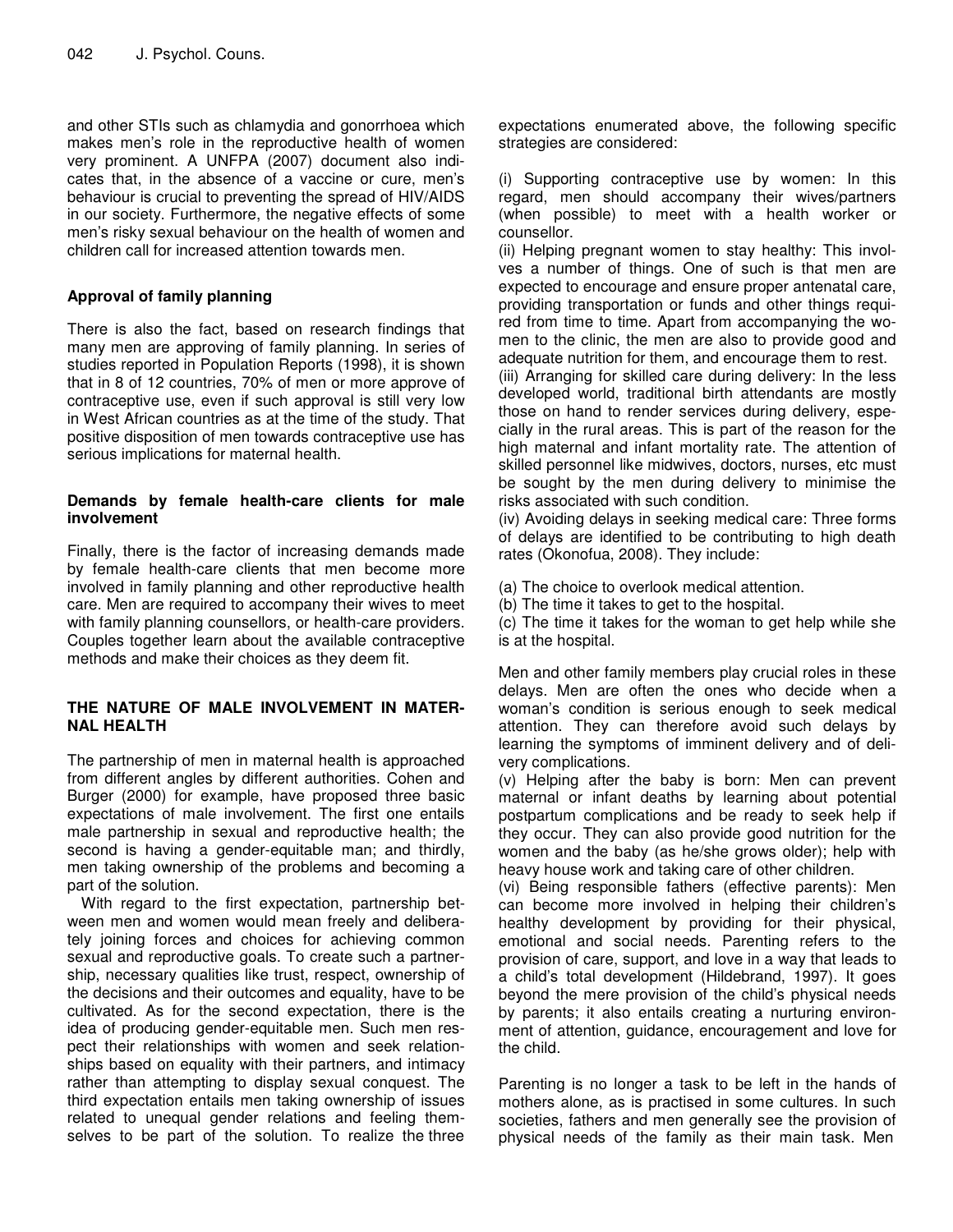should understand the changing parenting roles and get involved in meeting the family's physical, mental, emotional and social needs, which correspond to effective parenting. Parenting, however, is very stressful. Leaving the task for women alone could lead to untold physical, emotional and other forms of psychological conesquences on them.

#### **RECOMMENDATIONS/ IMPLICATIONS FOR REPRO-DUCTIVE HEALTH COUNSELLING**

Based on the foregoing, the following are some of the implications for reproductive health counselling generally, with particular reference to Rivers State of Nigeria:

(1) The Family Life and HIV/AIDS Education (FLHE) curriculum for primary, Junior and Senior Secondary Schools in the State should be implemented by the Ministry of Education as endorsed by the National Council on Education (NCE) in September, 2002. The implementtation of the FLHE curriculum is an important step in assisting individuals, especially the young people to have a clear and factual view of humanity, including issues of gender roles and stereotypes. This would go a long way to helping to shape the behaviour of males and females regarding gender equality, reproductive health matters, etc.

(2) In line with the above, there is an urgent need for the employment of functional guidance counsellors in our schools, for our young people to be helped in coping with their reproductive health problems, amidst their educational, vocational and socio-psychological concerns. The role of counselling in reproductive health matters cannot be over-emphasized. In Rivers State, there should be a deliberate policy of the Ministry of Education to engage the services of school counsellors on a full time basis as recommended by the National Council on Education. This policy is already being adopted and implemented in other states of the federation.

(3) Enlightenment programmes should be mounted by government agencies, non-governmental organizations and other voluntary groups to stress the involvement of men in maternal health in communities, as well as private and public establishments. Such enlightenment programmmes will also be used to clarify the notion of masculinity.

(4) Empowerment and poverty alleviation programmes for both men and women should be vigorously pursued, supported and sustained by all stakeholders. This is because lack of access to healthcare and sexual education services needed by women is sometimes attributed to poverty. It is reported that in developing countries, complications of pregnancy and childbirth (mainly at the level of preconception and prenatal care) are the leading causes of death among women of reproductive age. Less than one percent of such deaths occur in developed countries, which shows that lack of adequate resources is the major cause.

(5) There should also be the provision of adequate and comprehensive health-care for pregnant women and girls by the health ministry and other voluntary organizations. For adolescent girls, there should be youth-friendly health-care centres where they could seek help when the need arises.

(6) The education of girls and women, as well as their male counterparts, could considerably improve overall maternal health. The need to promote women and girls' education is hereby emphasised. Education is a veritable tool in promoting healthy sexual and reproductive relationships. In a study conducted by Odimegwu et al. (2005), they found that there was a high level of awareness of emergency obstetric conditions by men, particularly in relation to pregnancy signs and labour pains, which was traceable to education on the part of those men.

Furthermore, a research study cited in the World Population Data Sheet (2007) has linked higher education for women and girls with reduced fertility levels. Data obtained from many countries have shown that women with at least a secondary level education end up giving birth to between one-third to one-half as many children as women with no formal education. This result is possible because better educated women are able to delay marriage and exercise more control over their reproductive lives, including decisions about childbearing. This has serious implications for maternal health.

(7) Men should be encouraged to take responsibility for their sexual behaviour. They should understand that in the absence of a cure, men's behaviour is crucial to the prevention of the spread of HIV. This could be discussed in community, social and religious fora.

(8) It is also expected that men, among other things, should be actively involved in being strong advocates for men's participation in maternal health and more generally, reproductive health. Men should be concerned about the preconception, prenatal and postnatal care given to women. This is important because early prenatal care for pregnant women, for instance, produces better birth outcomes compared to women who receive little or no care during their pregnancies. This applies to other forms of care already mentioned.

# **Conclusion**

This paper has shown that patriarchal practices have had so much negative consequence on maternal health in Nigeria, with special reference to Rivers State, as could be found in the statistics reflected in the write-up. Treating maternal health issues as a purely feminine matter without the involvement of men would make the battle against the high maternal and child mortality a lost one. Men have to be actively involved. Men have an invaluable contribution to be made towards a significant improvement in maternal health, especially if one of the goals contained in the Millennium Development Goals (MDGs)